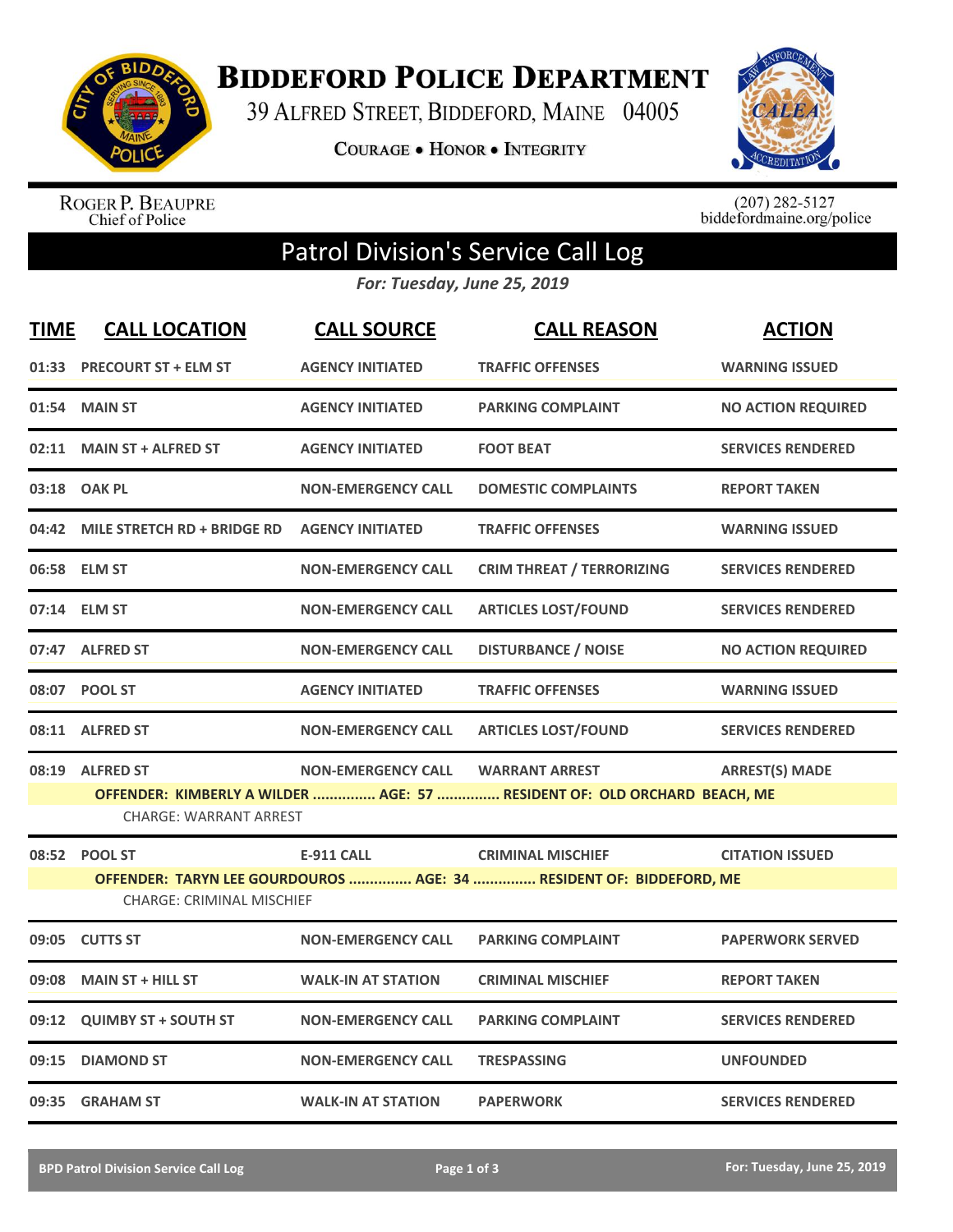| <b>TIME</b> | <b>CALL LOCATION</b>                                   | <b>CALL SOURCE</b>        | <b>CALL REASON</b>                                                                             | <b>ACTION</b>                |
|-------------|--------------------------------------------------------|---------------------------|------------------------------------------------------------------------------------------------|------------------------------|
|             | 09:44 ELM ST                                           | <b>NON-EMERGENCY CALL</b> | <b>FRAUD (INSUFFICIENT FUNDS)</b>                                                              | <b>NO ACTION REQUIRED</b>    |
|             | 09:50 WASHINGTON ST                                    | <b>NON-EMERGENCY CALL</b> | <b>ANIMAL COMPLAINT</b>                                                                        | <b>SERVICES RENDERED</b>     |
|             | 10:43 WEST COLE RD                                     | <b>NON-EMERGENCY CALL</b> | <b>MISSING PERSON</b>                                                                          | <b>SERVICES RENDERED</b>     |
|             | 11:02 SOUTH ST                                         | <b>E-911 CALL</b>         | 911 MISUSE                                                                                     | <b>SERVICES RENDERED</b>     |
|             | 11:05 ELM ST                                           | <b>NON-EMERGENCY CALL</b> | <b>FRAUD (INSUFFICIENT FUNDS)</b>                                                              | <b>REPORT TAKEN</b>          |
|             | 11:08 BOULDER WAY                                      | <b>E-911 CALL</b>         | 911 MISUSE                                                                                     | <b>WARNING ISSUED</b>        |
|             | 11:31 ELM ST                                           | <b>NON-EMERGENCY CALL</b> | <b>DISTURBANCE / NOISE</b>                                                                     | <b>SERVICES RENDERED</b>     |
|             | 11:36 POOL ST                                          | <b>WALK-IN AT STATION</b> | <b>PAPERWORK</b>                                                                               | <b>SERVICES RENDERED</b>     |
|             | 11:44 MAIN ST                                          | <b>NON-EMERGENCY CALL</b> | <b>SUSPICION</b>                                                                               | <b>SERVICES RENDERED</b>     |
|             | 11:52 FRANKLIN ST                                      | <b>NON-EMERGENCY CALL</b> | <b>ANIMAL COMPLAINT</b>                                                                        | <b>GONE ON ARRIVAL</b>       |
|             | 11:53 ALFRED ST                                        | <b>NON-EMERGENCY CALL</b> | <b>CHECK WELFARE</b>                                                                           | <b>SERVICES RENDERED</b>     |
|             | 12:02 MEDICAL CENTER DR                                | <b>NON-EMERGENCY CALL</b> | <b>ASSIST PD AGENCY</b>                                                                        | <b>SERVICES RENDERED</b>     |
|             | 12:37 FRANKLIN ST<br>CHARGE: DOMESTIC VIOLENCE ASSAULT | <b>E-911 CALL</b>         | <b>DOMESTIC COMPLAINTS</b><br>OFFENDER: JOHN JOSEPH DODGE  AGE: 63  RESIDENT OF: BIDDEFORD, ME | <b>ARREST(S) MADE</b>        |
|             | 12:51 PIKE ST                                          | <b>E-911 CALL</b>         | <b>SUSPICION</b>                                                                               | <b>FIELD INTERVIEW</b>       |
|             | 13:06 WEST ST                                          | <b>WALK-IN AT STATION</b> | <b>SUSPICION</b>                                                                               | <b>REPORT TAKEN</b>          |
|             | 13:12 ALFRED ST                                        | <b>WALK-IN AT STATION</b> | <b>COURT ORDERED CHECK IN</b>                                                                  | <b>SERVICES RENDERED</b>     |
|             | 13:54 POOL ST                                          | <b>NON-EMERGENCY CALL</b> | <b>PAPERWORK</b>                                                                               | <b>PAPERWORK SERVED</b>      |
|             | 14:18 ALFRED ST + GRAHAM ST                            | <b>AGENCY INITIATED</b>   | <b>TRAFFIC OFFENSES</b>                                                                        | <b>VSAC ISSUED</b>           |
|             | 15:03 ALFRED ST                                        | <b>NON-EMERGENCY CALL</b> | <b>COURT ORDERED CHECK IN</b>                                                                  | <b>SERVICES RENDERED</b>     |
|             | 15:09 ALFRED ST                                        | <b>OTHER</b>              | <b>EMPTYING THE DRUG BOX</b>                                                                   | <b>SERVICES RENDERED</b>     |
|             | 15:33 POOL ST                                          | <b>WALK-IN AT STATION</b> | <b>TRESPASSING</b>                                                                             | <b>REFERRED OTHER AGENCY</b> |
|             | 15:42 HILLS BEACH RD                                   | <b>WALK-IN AT STATION</b> | <b>ALL OTHER</b>                                                                               | <b>SERVICES RENDERED</b>     |
|             | 16:38 ALFRED ST                                        | <b>AGENCY INITIATED</b>   | <b>INSPECTION PERMIT</b>                                                                       | <b>SERVICES RENDERED</b>     |
|             | 16:47 MAIN ST + ALFRED ST                              | E-911 CALL                | 911 MISUSE                                                                                     | <b>NO ACTION REQUIRED</b>    |
|             | 17:01 WEST ST + NEWTOWN RD                             | <b>AGENCY INITIATED</b>   | <b>TRAFFIC OFFENSES</b>                                                                        | <b>WARNING ISSUED</b>        |